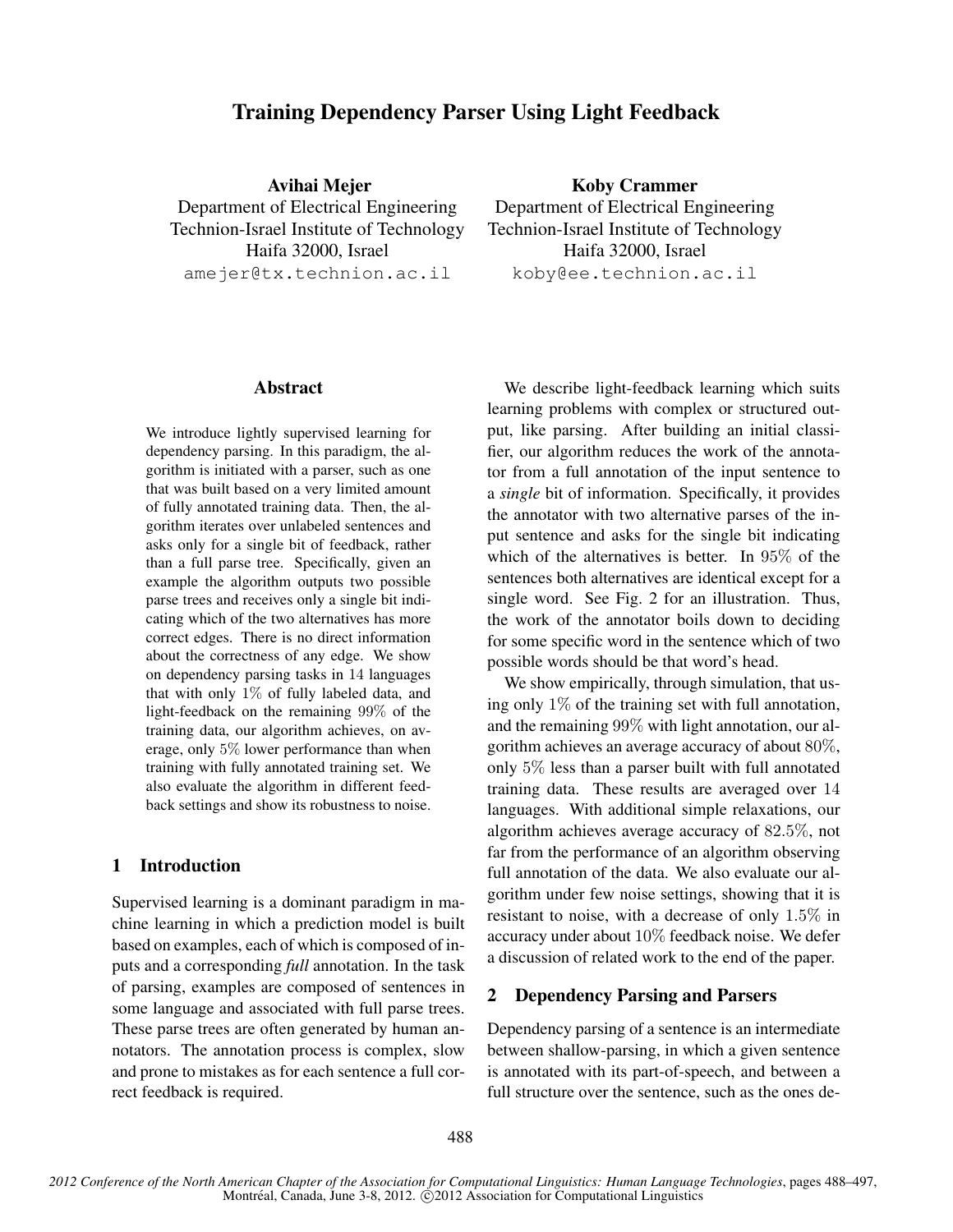fined using context-free grammar. Given a sentence with  $n$  words a parse tree is defined by constructing a single directed edge outgoing from each word to its head, that is the word it depends on according to syntactic or semantic rules. Additionally, one of the words of the sentence must be labeled as the root of the tree. The choice of edges is restricted to induce trees, i.e. graphs with no loops.

Dependency parsers, such as the MSTParser of (McDonald et al., 2005), construct directed edges between words of a given sentence to their arguments. We focus on non-projective parsing with non-typed (unlabeled) edges. MSTParser produces a parse tree for a sentence by constructing a full directed graph over the words of the sentence with weighted edges, and then outputting the maximal spanning tree (MST) of the graph. Given a true parse tree (aka as gold labeling) and a predicted parse tree  $\hat{y}$ , we evaluate the latter by counting the number of words that are in agreement with the true labeling.

The MSTParser maintains a linear model for setting the weights of the edges of the full graph. Given the input sentence  $x$  the parser sets the weight of the edge between words  $x_i$  and  $x_j$  to be  $s(i, j)$  =  $w \cdot f(x, i, j)$  using a feature function f that maps the input  $x$  and a pair of possibly connected words into  $R<sup>d</sup>$ . Example features are the distance between the two words, words identity and words part-of-speech. The goal of the learning algorithm is to choose a proper value of  $w$  such that the induced tree for each sentence  $x$  will have high accuracy.

**Online Learning:** MSTParser is training a model by processing one example at a time using online learning. On each round the algorithm receives a new sentence  $x$  and the set of correct edges  $y$ . It then computes the score-value of all possible directed edges,  $s(i, j) = \mathbf{w} \cdot \mathbf{f}(\mathbf{x}, i, j)$  for words  $i, j$ using the *current* parameters  $w$ . The algorithm is computing the best dependency tree  $\hat{y}$  of this input  $x$  defined to be the MST of the weighted complete directed graph induced from the matrix  $\{s(i, j)\}\$ . It then uses the discrepancy between the true parse tree y and the predicted parse tree  $\hat{y}$  to modify the weight vector.

MSTParser specifically employs the MIRA algorithm (Crammer et al., 2006) to update the weight vector  $w$  using a linear update,

$$
\boldsymbol{w} \leftarrow \boldsymbol{w} + \alpha \left( \sum_{(i,j) \in \boldsymbol{y}} \boldsymbol{f}(\boldsymbol{x}, i, j) - \sum_{(i,j) \in \hat{\boldsymbol{y}}} \boldsymbol{f}(\boldsymbol{x}, i, j) \right) (1)
$$

for input-dependent scalar  $\alpha$  that is defined by the algorithm. By construction, correct edges  $(i, j)$ , that appear both in the true parse tree  $y$  and the predicted parse tree  $\hat{y}$ , are not affecting the update, as the terms in the two sums of Eq. (1) cancel each other.

#### 3 Online Learning with Light Feedback

Supervised learning is a very common paradigm in machine learning, where we assume having access to the correct full parse tree of every input sentence. Many algorithms, including MSTParser, explicitly assume this kind of feedback. Supervised learning algorithms achieve good performance in dependency parsing, but they come with a price. Human annotators are required to fully parse each and every sentence in the corpora, a long, tedious and expensive process, which is also prone to mistakes. For example, the first phase of the famous penn tree bank project (Marcus et al., 1993) lasted three years, in which annotators corrected outputs of automated machines in a rate of 475 words per hour. For supervised learning to be successful, typically a large set of thousands instances is required, which translates to a long and expensive annotation phase.

Binary or multi-class prediction tasks, such as spam filtering or document classification, are simple in the sense that the label associated with each instance or input is simple. It is either a single bit indicating whether the input email is spam or not, or one of few values from a fixed predefined set if topics. Dependency parsing is more complex as a decision is required for every word of the sentence, and additionally there is a global constraint of the parse being a tree.

In binary classification or multi-class problems it is only natural to either annotate (or label) an example, or not, since the labels are atomic, they cannot be decomposed to smaller components. The situation is different in structured tasks such as dependency parsing (or sequence labeling) where each instance is constructed of many elements that each needs to be annotated. While there are relations and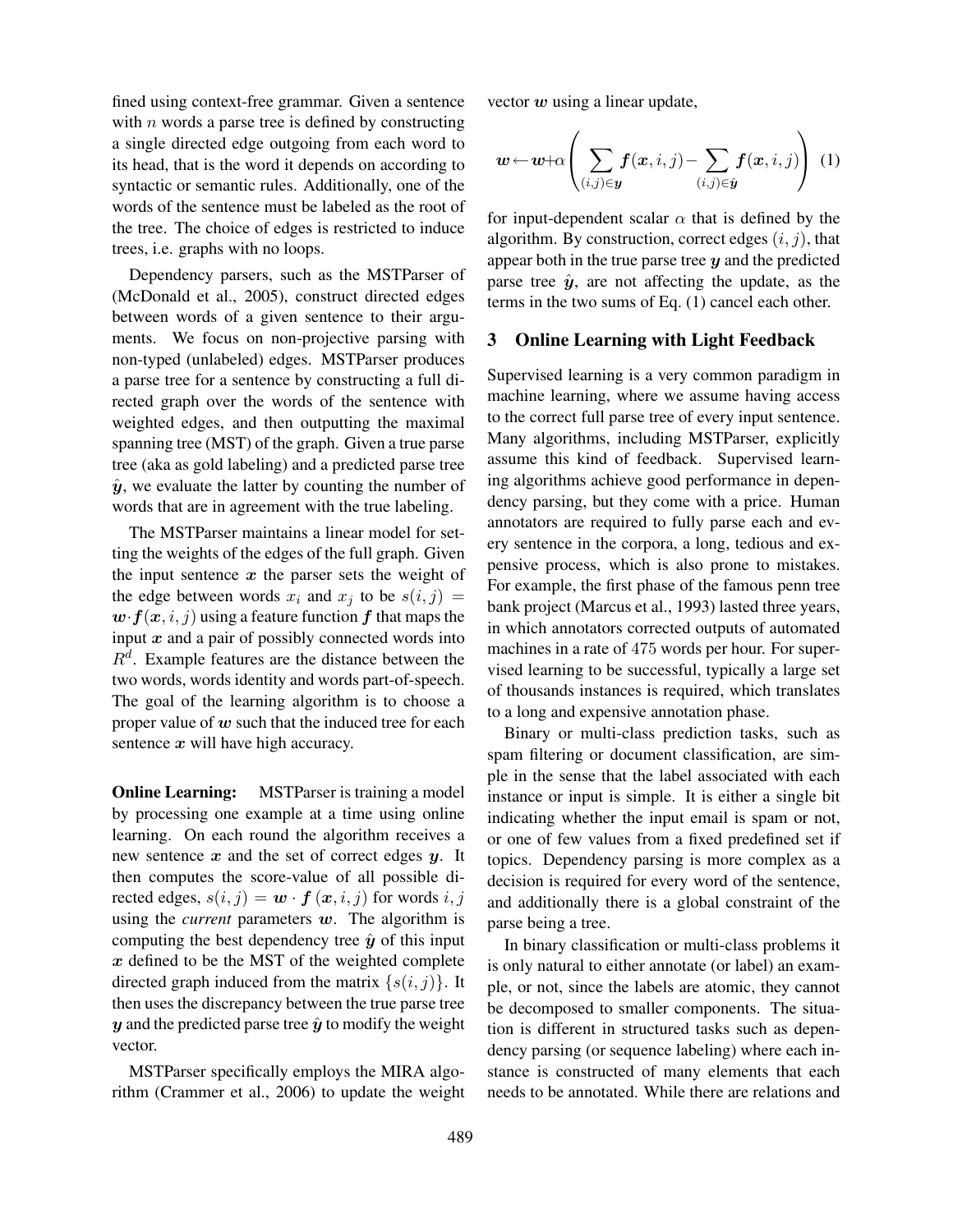coupling between the elements it is possible to annotate an instance only partially, such as provide a dependency edge only to several words in a sentence.

We take this approach to the extreme, and consider (for now) that for each sentence only a single bit of labeling will be provided. The choice of what bit to require is algorithm and example dependent. We propose using a *light feedback* scheme in order to significantly reduce annotation effort for dependency parsing. First, a base or initial model will be learned from a *very small* set of fully annotated examples, i.e. sentences with full dependency information known. Then, in a second training stage the algorithm works in rounds. On each round the algorithm is provided with a new non-annotated sentence which it annotates, hopefully making the right decision for most of the words. Then the algorithm chooses subset of the words (or segments) to be annotated by humans. These words are the ones that algorithm estimates to be the hardest, or that their true label would resolve any ambiguity that is currently existing with the parsing of the input sentence.

Although such partial annotation task may be easier and faster to annotate, we realize that even partial annotation if not limited enough can require eventually similar effort as annotating the entire sentence. For example, if for a 25-words sentence annotation is requested for 5 words scattered over the entire sentence, providing this annotation may require the annotator to basically parse the entire sentence.

We thus further restrict the possible feedback requested from the annotator. Specifically, given a new sentence our algorithm outputs two possible annotations, or parse trees,  $\hat{y}_A$  and  $\hat{y}_B$ , and asks for a single bit from the annotator, indicating whether parse  $A$  is better or parse  $B$  is better. We do not ask the annotator to parse the actual sentence, or decide what is the correct parse, but only to state which of the parses is quantitatively better. Formally, we say that parse  $\hat{y}_A$  is better if it contains more correct edges than  $\hat{\mathbf{y}}_B$ . The annotator is asked for a single bit, and thus must state one of the two parses, even if both parses are equally good. We denote this labeling paradigm as *binary*, as the annotator provides binary feedback.

The two parses our algorithms presents to the annotator are the highest ranking parse and the second highest ranking parse according to the current model. That is, the parse it would output for  $x$  and the best alternative. The feedback required from the annotator is only which of the two parses is better, the annotator does not explicitly indicate which of the edges are labeled correctly or incorrectly, and furthermore, the annotator does not provide any explicit information about the correct edge of any of the words.

In general, the two alternative parses presented to the annotator may be significantly different from each other; they may disagree on the edges of many words. In this case the task of deciding which of them is better may be as hard as annotating the entire sentence, and then comparing the resulting annotation to both alternatives. In practice, however, due to our choice of features (as functions of the two words) and model (linear), and since our algorithm chooses the two parse-trees ranked highest and second highest, the difference between the two alternatives is very small. In fact, we found empirically that, on average, in 95% of the sentences, they differ in the labeling of only a single word. That is, both  $\hat{\bm{y}}_A$  and  $\hat{\bm{y}}_B$  agree on all words, except some word  $x_i,$ for which the first alternative assigns to some word  $x_i$  and the second alternative assign to other word  $x_k$ . This is due to the fact that the score of the parses are *additive* in the edges. Therefore, the parse tree ranked second highest is obtained from the highestranked parse tree, where for a single word the edge is replaced, such that the difference between scores is minimized. For the remaining 5% of the sentences, replacing an edge as described causes a loop in the graph induced over words, and thus more than a single edge is modified. To minimize the potential labor of the annotator we simply ignore these cases, and present the annotator only two alternatives which are different in a single edge. We refer to this setting or scenario as *single*.

To conclude, given a new non-annotated sentence  $x$  the algorithm uses its current model  $w$  to output two annotations  $\hat{\mathbf{y}}_A$  and  $\hat{\mathbf{y}}_B$  which are different only on a *single* word and ask the annotator which is better. The annotator should decide to which of two possible words  $x_j$  and  $x_k$  to connect the word  $x_i$  in question. The annotator then feeds the algorithm a single bit, i.e. a *binary* labeling, which represents which alternative is better, and the algorithm updates its internal model  $w$ . Although it may be the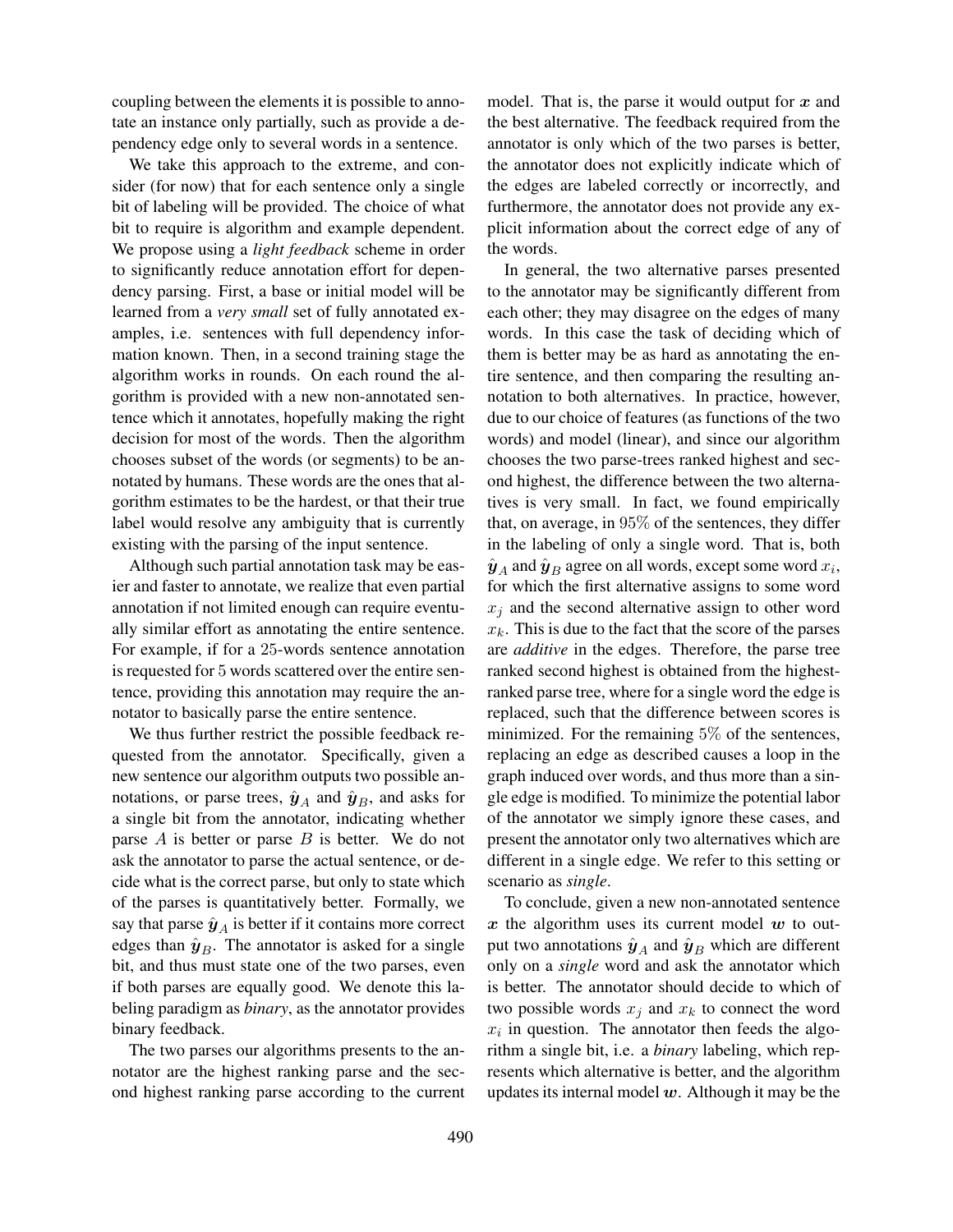**Input data** A set of *n* unlabeled sentences  $\{x_i\}_{i=1}^n$ Input parameters Initial weight vector learned from fully annotated data  $u$ ; Number of Iterations over the unlabeled data T

Initialize  $w \leftarrow u$ 

For  $t = 1, \ldots, T$ 

- For  $i = 1, \ldots, n$ 
	- Compute the two configurations  $\hat{y}_A$  and  $\hat{y}_B$ with highest scores of  $x_i$  using  $w$
	- Ask for feedback :  $\hat{\mathbf{y}}_A$  vs.  $\hat{\mathbf{y}}_B$
	- Get feedback  $\beta \in \{+1, -1\}$ (or  $\beta \in \{+1, 0, -1\}$  in Sec. 5)
	- Compute the value of  $\alpha$  using the MIRA algorithm ( or just set  $\alpha = 1$  for simplicity)
	- Update

w+αβ X (i,j)∈(yˆA/yˆB∪yˆB/yˆA) (−1)[[(i,j)∈yˆB]]f(x, i, j)





case that both alternatives are equally good (or bad), which occurs only when both assign the *wrong* word to  $x_i$ , that is not  $x_j$  nor  $x_k$  are the correct dependents of  $x_i$ , the annotator is still required to respond with one alternative, even though a wrong edge is recommended. Although this setting may induce noise, we consider it since a human annotator, that is asked to provide a quick light feedback, will tend to choose one of the two proposed options, the one that seems more reasonable, even if it is not correct. We refer to this combined setting of receiving a binary feedback only about a single word as *Binary-Single*. Below we discuss alternative models where the annotator may provide additional information, which we hypothesize, would be for the price of labor.

Finally, given the light-feedback  $\beta$  from the annotator, where  $\beta = +1$  if the first parse  $\hat{\mathbf{y}}_A$  is preferred over the second parse  $\hat{\mathbf{y}}_B$ , and  $\beta = -1$  otherwise, we employ a single online update,

$$
\boldsymbol{w} \leftarrow \!\boldsymbol{w} + \alpha \beta \left( \sum_{(i,j) \in \hat{\boldsymbol{y}}_A} \boldsymbol{f}(\boldsymbol{x}, i, j) \!-\! \sum_{(i,j) \in \hat{\boldsymbol{y}}_B} \boldsymbol{f}(\boldsymbol{x}, i, j) \!\right)
$$

Pseudocode of the algorithm appears in Fig. 1.

From the last equation we note that the update depends only on the edges that are different between



Figure 2: Example of single edge feedback. The solid blue arrows describe the proposed parse and the two dashed red arrows are the requested light feedback.

the two alternatives. This provides us the flexibility of what to show the annotator. One extreme is to provide the annotator with (almost) a full dependency parse tree, that both alternatives agree on, as well as the dilemma. This provides the annotator some context to assist of making a right decision and fast. The other extreme, is to provide the annotator only the edges for which the algorithm is not sure about, omitting any edges both alternatives agree on. This may remove labeling noise induced by erroneous edges both alternatives mistakenly agree on. Formally, these options are equivalent, and the decision which to use may even be dependent on the individual annotator.

An example of a light-feedback request is shown in Fig. 2. The sentence is 12 words long and the parser succeeded to assign correct edges for 11 words. It was uncertain whether there was a "sale by first boston corps" - having the edge "by→sale" (incorrect), or there was an "offer by first boston corps" - having the edge "by→offered" (correct). In this example, a human annotator can easily clarify the dilemma.

#### 4 Evaluation

We evaluated the light feedback model using 14 languages: English (the Penn Tree Bank) and the remaining 13 were used in CoNLL 2006 shared task<sup>1</sup>. The number of training sentences in the training datasets is ranging is between about  $1.5-57K$ , with an average of about  $14K$  sentences and  $50K-700K$ words. The test sets contain an average of  $\sim$  590 sentences and  $\sim 10K$  words for all datasets. The average number of words per sentence vary from 6 in Chinese to 37 in Arabic.

<sup>&</sup>lt;sup>1</sup> Arabic, Bulgarian, Chinese, Czech, Danish, Dutch, German, Japanese, Portuguese, Slovene, Spanish, Swedish and Turkish . See http://nextens.uvt.nl/˜conll/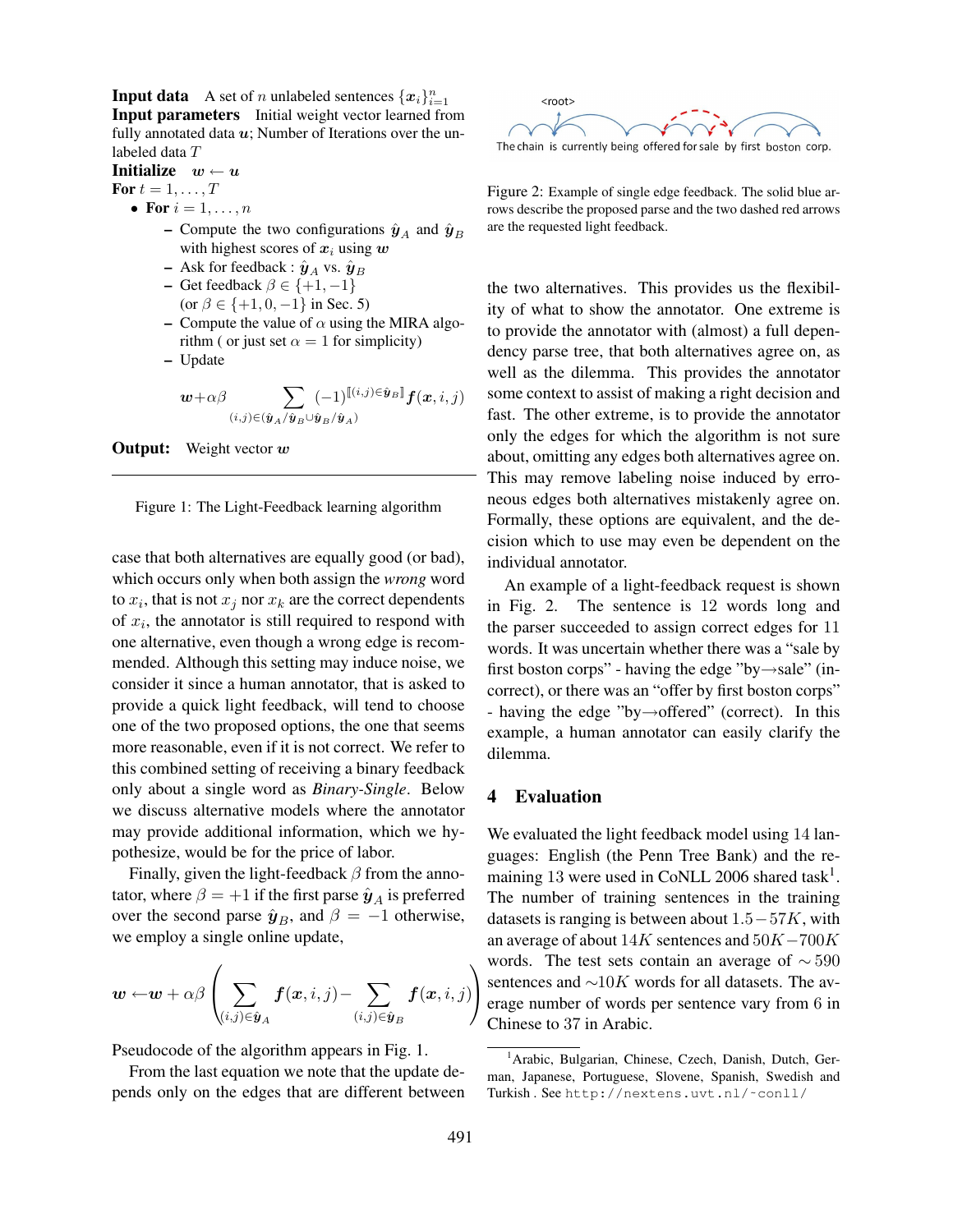Experimental Setup For each of the languages we split the data into two parts of relative fraction of p and  $1-p$  for  $p = 10\%, 5\%$  and  $1\%$  and performed training in two stages. First, we used the smaller set to build a parser using standard supervised learning procedure. Specifically, we used MSTParser and ran the MIRA online learning algorithm for 5 iterations. This process yielded our initial parser. Second, the larger portion, which is the remaining of the training set, was used to improve the initial parser using the light feedback algorithm described above. Our algorithm iterates over the sentences of the larger subset and each sentence was parsed by the current parser (parameterized by  $w$ ) and asked for a preference between two specific parses for that sentence. Given this feedback, the algorithm updated its model and proceeded for the next sentence. The true parse of these sentences was only used to simulate light feedback and it was never provided to the algorithm. The performance of all the trained parsers was evaluated on a fixed test set. We performed five iterations of the larger subset during the light feedback training.

#### 4.1 Results

The results of the light-feedback training after only a *single* iteration are given in the two left plots of Fig. 3. One plot shows the performance averaged over all languages, and second plot show the results for English. The black horizontal line shows the accuracy achieved by training the parser on the entire annotated data using the MIRA algorithm for 10 iterations. The predicted edge accuracy of the parser trained on the entire annotated dataset ranges from 77% on Turkish to 93% on Japanese, with an average of 85%. This is our *skyline*.

The blue bars in each plot shows the accuracy of a parser trained with only a fraction of the dataset  $-10\%$  (left group), via 5% (middle) to 1% (right group). As expected reducing the amount of training data causes degradation in performance, from an accuracy of about 76.3% (averaged over all languages) via 75% to 70.1% when training only with 1% of the data. These performance levels are our baselines, one per specific amount of fully annotated data and lightly annotated data.

The red bar in each pair, shows the contribution of a single training epoch with light-feedback on the performance. We see that training with light feedback improves the performance of the final parser. Most noticeably, is when using only  $1\%$  of the fully annotated data for initial training, and the remaining 99% of the training data with light feedback. The accuracy on test set improves from 70.1% to 75.6%, an absolute increase of 5.5%. These results are averaged over all languages, individual results for English are also shown. In most languages, including those not shown, these trends remain: when reducing the fraction of data used for fully supervised training the performance decreases, and light feedback improves it, most substantially for the smallest fraction of 1%.

We also evaluated the improvement in accuracy on the test set by allowing more than a single iteration over the larger fraction of the training set. The results are summarized in two right plots of Fig. 3, accuracy averaged over all languages (left), and for English (right). Each line refers to a different ratio of split between full supervised learning and light feedback learning - blue for 90%, green for 95% and red for 99%. The x-axis is the number of light feedback iterations, from zero up to five. The y-axis is the accuracy. In general more iterations translates to improvement in performance. For example, building a parser with only  $1\%$  of the training data yields 70.1% accuracy on the test set, a single iteration of light-feedback on the remaining 99% improves the performance to 75.6%, each of the next iterations improves the accuracy by about  $1 - 2\%$  up to an accuracy of about 80%, which is only 5% lower than the skyline. We note again, that the skyline was obtained by using full feedback on the entire training set, while our parser used at most five bits of feedback per sentence from the annotator, one bit per iteration.

As noted above, on each sentence, and each iteration, our algorithm presents a parsing query or "dilemma": should word  $a$  be assigned to word  $b$ or word c. These queries are generated independently of the previous queries shown, and in fact the same query may be presented again in a later iteration although already shown in an early one. We thus added a memory storage of all queries to the algorithm. When a query is generated by the algorithm, it first checks if an annotation of it already exists in memory. If this is the case, then no query is issued to the annotator, and the algorithm simulates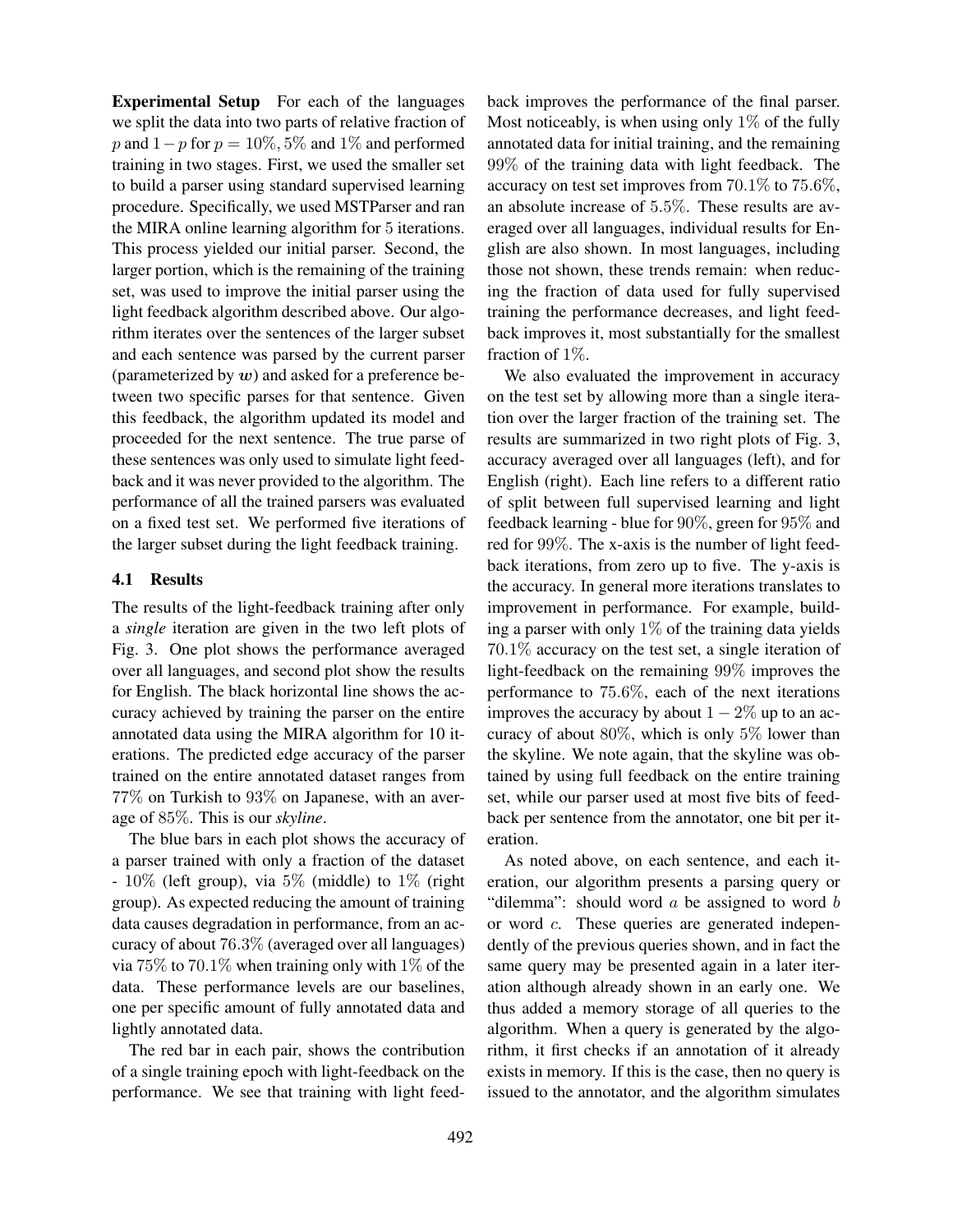

Figure 3: Two left plots: Evaluation in Binary-Single light feedback setting. Averaged accuracy over all languages (left) and for English. The horizontal black line shows the accuracy when training the parser on the entire annotated training data - "skyline". Each pair of bars shows the results for a parser trained with small amount of fully annotated data (left blue bar) and a parser that was then trained with a *single* iteration of light feedback on the remaining training data (right red bar). Two right plots: Evaluation of training with up to five iterations of binary-single light feedback. The plots show the average accuracy (left), and for English. Each line refers to a different ratio of split between full supervised learning and light feedback learning. The x-axis is the number of iterations of light feedback, from zero to five.

a query and response using the stored information.

The fraction of *new* queries, that were actually presented to the annotator, when light-training with 99% of the training set, is shown in the left panel of Fig. 4. Each line corresponds to one language. The languages are ordered in the legend according to the average number of words per sentence: from Chinese (6) to Arabic (37). Each point shows the fraction of new queries (from the total number of sentences with light-feedback) (y-axis) vs. the iteration (x-axis). Two trends are observed. First, in later iterations there are less and less new queries (or need for an actual interaction with the annotator). By definition, all queries during the first iteration are new, and the fraction of new queries after five iteration ranges from about 20% (Japanese and Chinese) to a bit less than 80% (Arabic).

The second trend is across the average number of words per sentence, the larger this number is, the more new queries there are in multiple iterations. For example, in Arabic (37 words per sentence) and Spanish (28) about 80% of the light-training sentences induce new queries in the fifth iteration, while in Chinese (6) and Japanese (8) only about 20%. As expected, longer sentences require, on average, more queries before getting their parse correctly.

We can also compare the performance improvement achieved by light feedbacks with the performance achieved by using the same amount of labeled-edges using fully annotated sentences in standard supervised training. The average sentence length across all languages is 18 words. Thus, receiving feedback regarding a single word in a sentence equals to about  $1/18 \approx 5.5\%$  of the information provided by a fully annotated sentence. Therefore, we may view the light-feedback provided for 99% of the dataset as about equal to additional 5.5% of fully annotated data.

From the second plot from the right of Fig. 3, we see that by training with  $1\%$  of fully annotated data and a single iteration of light feedback over the remaining 99% of the data, the parser performance is 75.6% (square markers at  $x = 1$ ), compared to 75% obtained by training with 5% of fully annotated data (diamond markers at  $x = 0$ ). A second iteration of light feedback on 99% of the dataset can be viewed as *additional*  $\leq 5\%$  of labeled data (accounting for repeating queries). After the second light feedback iteration, the parser performance is 77.8% (square markers at  $x = 2$ ), compared to 76.3% achieved when training with 10% of fully annotated data (circle markers at  $x = 0$ ). Similar relations can be observed for English in the right plot of Fig. 3. From these observations, we learn that on average, for about the same amount of labeled edges, light feedback learning gains equal, or even better, performance compared with fully labeled sentences.

#### 5 Light Feedback Variants

Our current model is restrictive in two ways: first, the algorithm does not pass to the annotators examples for which the disagreements is larger than one word; and second, the annotator must prefer one of the two alternatives. Both restrictions were set to make the annotators' work easier. We now describe the results of experiments in which one or even both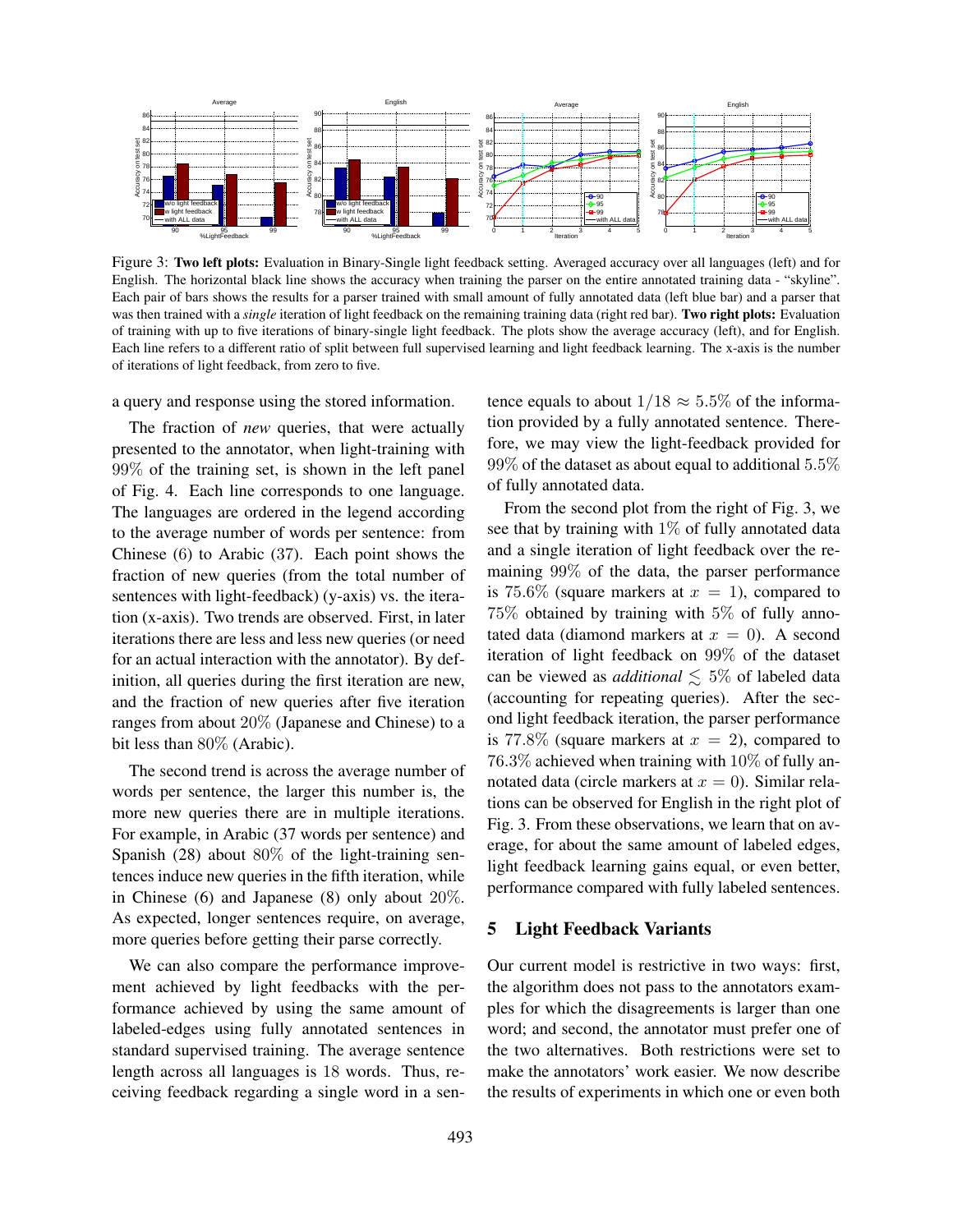

Figure 4: Left: the fraction of *new* queries presented to the annotator after each of the five iterations (x-axis) for all 14 languages, when light-training with 99% of the entire training data. Middle: comparison of the accuracy achieved using the four light feedback models using different fraction of the data for light feedback stage. The results are averaged over all the languages. Right: Effect of light-feedback noise on the accuracy of the trained model. Results are averaged over all languages for two light feedback settings, the ternary-multi and binary-multi. The plots show the performance measured on test set according the amount of feedback noise added. The black line is the baseline of the initial parser trained on 1% of annotated data.

restrictions are relaxed, which may make the work of the annotator harder, but as we shall see, improves performance.

Our first modification is to allow the algorithm to pass the annotator also queries on two alternatives  $\hat{\mathbf{y}}_A$  and  $\hat{\mathbf{y}}_B$  that differ on more than a single edge. As mentioned before, we found empirically that this arises in only ∼5% of the instances. In most cases the two alternatives differ in two edges, but in some cases the alternatives differ in up to five edges. Typically when the alternatives differ on more than a single edge, the words in question are close to each other in the sentence (in terms of word-distance) and are syntactically related to each other. For example, if changing the edge  $(i, j)$  to  $(i, k)$  forms a loop in the dependency graph then also another edge  $(k, l)$  must be changed to resolve the loop, so the two edges different between the alternatives are related. Nevertheless, even if the two alternatives are far from being similar, the annotator is still required to provide only a *binary* feedback, indicating a strict preference between the two alternatives. We refer to this model as *Binary-Multi*, for binary feedback and possibly multiple different edge between the alternatives.

Second, we enrich the number of possible responses of the annotator from two to three, giving the annotator the option to respond that the two alternatives  $\hat{\mathbf{y}}_A$  and  $\hat{\mathbf{y}}_B$  are equally good (or bad), and no one should be preferred by the other. In this case we set  $\beta = 0$  in the algorithm of Fig. 1, and as can be seen in the pseudocode, this case does not modify the weight vector  $w$  associated with the parser. Such feedback will be received when both parses have the same number of errors. (We can also imagine a human annotator using the *equal* feedback to indicate "don't know"). For the common case of single edge difference between the two parses, this means that both proposed edges are incorrect. Since there are three possible responds we call this setting *ternary*. This setting can be combined with the previous one and thus we have in fact two new settings. The third setting is when only single edges are presented to the annotator, yet three possible responds are optional. We call this setting *Ternary-Single* . The fourth, is when the two alternatives may differ in more than a single edge *and* three possible responds are optional - *Ternary-Multi* setting.

The accuracy, averaged over all 14 languages, after 5 light feedback iterations, for all four settings is shown in the middle plate of Fig. 4. Each of the three groups summarizes the results for different split of the training set to full training and lighttraining: 90%, 95% and 99% (left to right; portion of light training). The horizontal black line shows the accuracy skyline (85% obtained by using all the training set in full supervised learning). Each bar in each group shows the results for one of the four settings: Binary-Single, Binary-Multi, Ternary-Single and Ternary-Multi. We focus our discussion in the 99% split. The averaged accuracy using Binary-Single feedback setting is about 80% (left bar). Relaxing the type of input to include alternatives that differ on more than one edge, improves accuracy by 1.4% (second bar from left). Slightly greater improvement is shown when relaxing the type of feed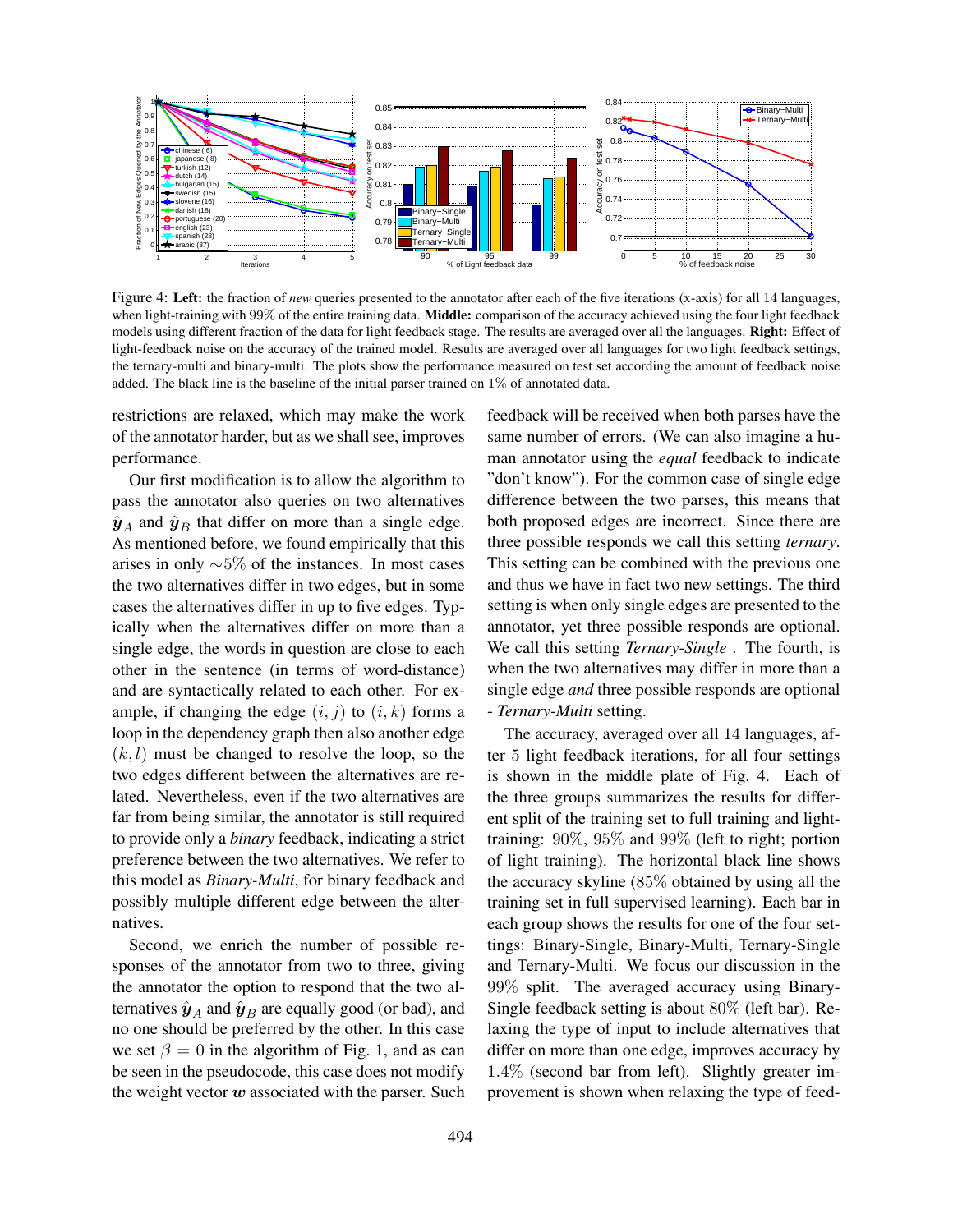back, from binary to ternary (third bar from left). Finally, relaxing both constraints yields an improvement of additional 1% to an averaged accuracy of 82.5% which is only 2.5% lower than the skyline.

Moving to the other splits of 95, 90% we observe that relaxing the feedback from binary to ternary improves the accuracy more than requiring to provide a preference of parses that differ on more than a single word.

## 6 Noisy Light Feedback

In the last section we discussed relaxations that requires slightly more effort from the annotator to gain higher test accuracy. The intent of the light feedback is to build a high-accuracy parser, yet faster and with less human effort compared with full supervised learning, or alternatively, allow collecting feedbacks from non-experts. We now evaluate the effect of light-feedback noise, which may be a consequence of asking the annotator to perform quick (and rough) light-feedback. We experiment with two settings in which the feedback of the annotator is either binary or ternary, in the *multi* settings, when 99% of the training-data is used for light-feedback. These settings refer to the second and fourth bar in the right group of the middle plate of Fig. 4.

We injected independent feedback errors to a fraction of  $\epsilon$  of the queries, where  $\epsilon$  is ranging between 0 − 30%. In the *Binary-Multi* setting, we flipped the binary preference with probability  $\epsilon$ . For example, if  $\hat{\mathbf{y}}_A$  is better than  $\hat{\mathbf{y}}_B$  then with probability  $\epsilon$  the light feedback was the other way around. In the *Ternary-Multi* setting we changed the correct feedback to one of the other two possible feedbacks with probability  $\epsilon$ , the specific alternative chosen was chosen uniformly. E.g., if indeed  $\hat{\mathbf{y}}_A$  is preferred over  $\hat{\mathbf{y}}_B$ , then with probability  $\epsilon/2$  the feedback was that  $\hat{\mathbf{y}}_B$  is preferred and with probability  $\epsilon/2$  that both are equal.

The accuracy vs. noise level for both settings is presented in the right panel of Fig. 4. The black line shows the baseline performance after training an initial parser on 1% of annotated data. Performance of the parser trained using the *Binary-Multi* setting drops by only  $1\%$  from  $81.4\%$  to  $80.4\%$  at error rate of 5% and eventually as the feedback noise increase to 30% the performance drops to 70% - the performance level achieved by the initial trained model.

The accuracy of the parser trained in the richer *Ternary-Multi* setting suffers only 1% performance decrease at error rate of 10%, and eventually 5% decrease from 82.5% to 77.5% as the feedback noise increase to 30%, still a 7.5% improvement over the initial trained parser.

We hypothesize that learning with ternary feedback is more robust to noise, as in half of the noisy feedbacks when there is a strict preference between the alternatives, the effect of the noise is not to update the model and practically ignore the input. Clearly, this is preferable than the other outcome of the noise, that forces the algorithm to make the wrong update with respect to the true preference.

We also experimented with sentence depended noise by training a secondary parser on a subset of the training set, and emulating the feedback-bit using its output. Its averaged test error (=noise level) is 22%. Yet, the accuracy obtained by our algorithm with it is 77%, about the same as achieving with 30% random annotation noise. We hypothesize this is since the light-feedbacks are requested specifically on the edges harder to predict, where the error rate is higher than the 22% average error rate of the secondary parser.

#### 7 Related work

Weak-supervision, semi-supervised and active learning (e.g. (Chapelle et al., 2006), (Tong and Koller, 2001)) are general approaches related to the light-feedback approach. These approaches build on access to a small set of labeled examples and a large set of unlabeled examples.

The work of Hall et al. (2011) is the most similar to the light feedback settings we propose. They apply an automatic implicit feedback approach for improving the performance of dependency parsers. The parser produces the k-best parse trees and an external system that uses these parse trees provides feedback as a score for each of the parses. In our work, we focus on minimal updates by both restricting the number of compared parses to two, and having them being almost identical (up to a single edge).

Hwa (1999) investigates training a phrase structure parser using partially labeled data in several settings. In one of the settings, a parser is first trained using a large fully labeled dataset from one domain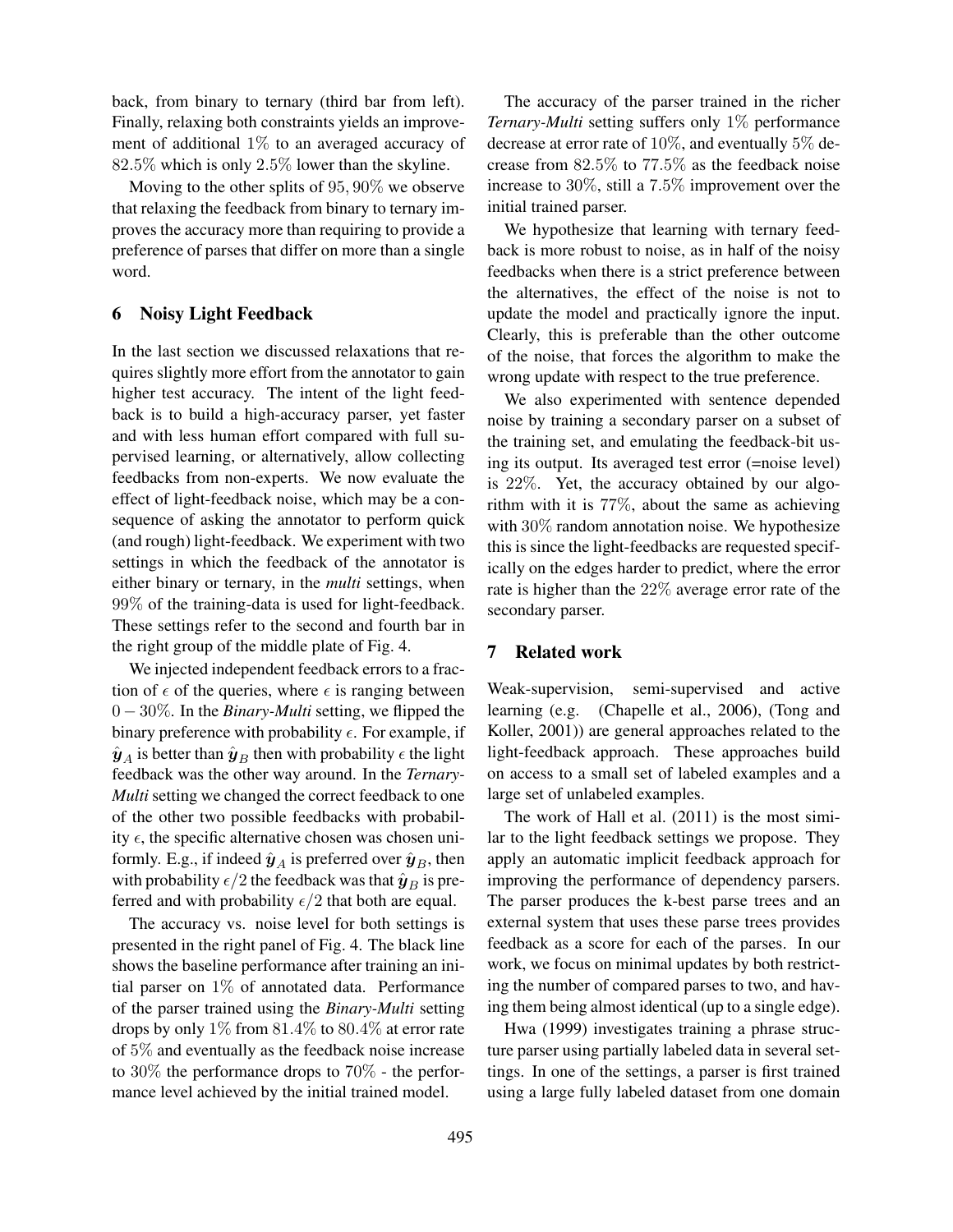and then adapted to another domain using partial labeling. The parts of the data that are labeled are selected in one of two approaches. In the first approach phrases are randomly selected to be annotated. In the second approach the phrases are selected according to their linguistic categories based on predefined rules. In both cases, the true phrases are provided. In our work, we train the initial parser on small subset of the data from the same domain. Additionally, the feedback queries are selected dynamically according to the edges estimated to be hardest for the parser. Finally, we request only limited feedback and the true parse is never provided directly.

Chang et al. (2007) use a set of domain specific rules as automatic implicit feedback for training information extraction system. For example, they use a set of 15 simple rules to specify the expected formats of fields to be extracted from advertisements. The light feedback regarding a prediction is the number of rules that are broken. That feedback is used to update the prediction model.

Baldridge and Osborne (2004) learns an HPSG parser using active learning to choose sentences to be annotated from a large unlabeled pool. Then, like our algorithm the annotator is presented with a proposed parse with several local alternatives subparse-trees. Yet, the annotator *manually* provides the correct parse, if it is not found within the proposed alternatives. Kristjansson et al. (2004) employ similar approach of combining active learning with corrective feedback for information extraction. Instances with lowest confidence using the current model are chosen to be annotated. Few alternative labels are shown to the user, yet again, the correct labeling is added *manually* if needed. The alternatives shown to the user are intended to reduce the effort of obtaining the right label, but eventually the algorithm receives the correct prediction. Our algorithm is passive about examples (and active only about subset of the labels), while their algorithm uses active learning to also choose examples. We plan to extend our work in this direction. Additionally, in these works, the feedback requests involve many alternatives and providing the true annotation, in oppose to the limited binary or ternary feedback. Yet our results show that despite of these limitations the trained parser achieved performance nor far from the performance of a parser training using the entire annotated dataset.

Finally, our setting is related to bandits (Cesa-Bianchi and Lugosi, 2006) where the feedback is extremely limited, a binary success-failure bit.

## 8 Summary

We showed in a series of experimental simulations that using light-feedback it is possible to train a dependency parser that achieves parsing performance not far from standard supervised training. Furthermore, very little amount of fully annotated data, even few tens of sentences, is sufficient for building an initial parser which can then be significantly improved using light-feedbacks.

While light-feedback training and standard supervised training with about the same number of total annotated edges may achieve close performance, we still view it as a possible alternative training framework. The reduction of the general annotation task into focused and small feedback requests, opens possibilities for receiving these feedbacks beyond expert labeling. In our ongoing work we study feedbacks from a large group of non-experts, and possibly even automatically. Additionally, we investigate methods for selecting light-feedback queries that are not necessarily derived from the highest scoring parse and the best alternative parse. For example, selecting queries that would be easy to answer by non-experts.